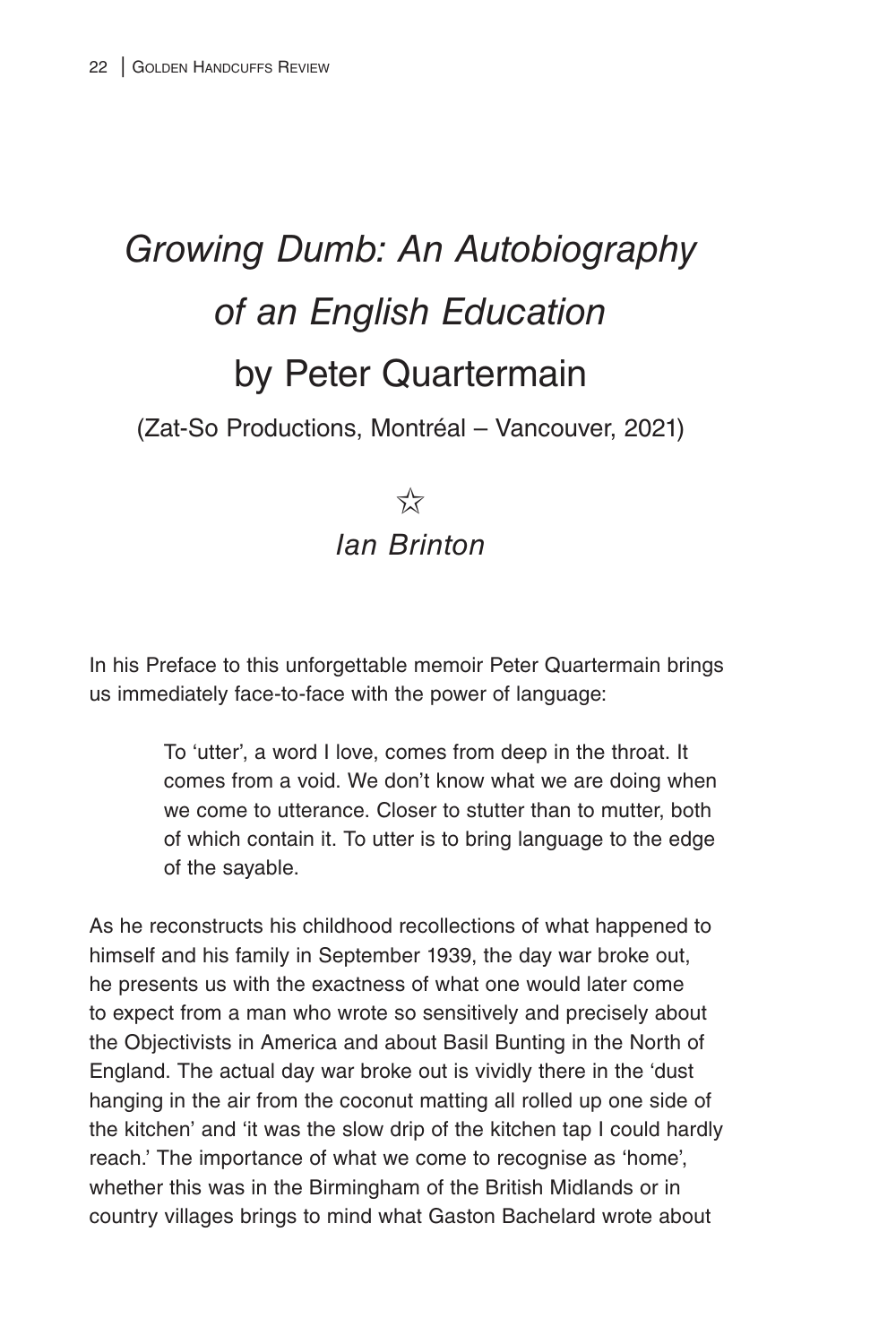the poetics of space when he suggested that 'by approaching the house images with care not to break up the solidarity of memory and imagination, we may hope to make others feel all the psychological elasticity of an image that moves us at an unimaginable depth.'

As the Quartermain family moved to the village of Wheaton Aston it was to a place that was never to feel like home:

> …home was in Shirley, lots of houses, lots of shops, lots of buses and cars and the baker's boy and the milkman delivering stuff every morning and a set of traffic lights and a public park with lots of flower beds and a playground with lots of swings and a sandbox.

The repetitions here emphasise the actuality of what was being lost by the move and it is appropriate perhaps to call to mind the comments made by Quartermain in his publication for the Basil Bunting Archive in Durham in 1990:

> Language. Language divorced from the immediate is language divorced from what he [Bunting] called "our deepest nature".

## (*Basil Bunting: Poet of the North*)

Quartermain also recalled for us that Basil Bunting had admired the sixteenth-century French poet Malherbe because whenever he had written anything he would go down to the market in Caen and ask the women there to read it to him and he would then pay them if there were any words they didn't know:

> He didn't expect them to understand what he was aiming at or even enjoy the poem, but he wished above all things to be meticulous about keeping his language clear and plain.

It is no wonder that Francis Ponge was such an admirer of Malherbe nor is it any surprise that Peter Quartermain should be such an admirer of the Objectivist world of poetry as represented by George Oppen and Louis Zukofsky, Carl Rakosi and Charles Reznikoff, Lorine Niedecker and Basil Bunting. In order to be able to communicate the sharp sense of 'thereness', the reality of the past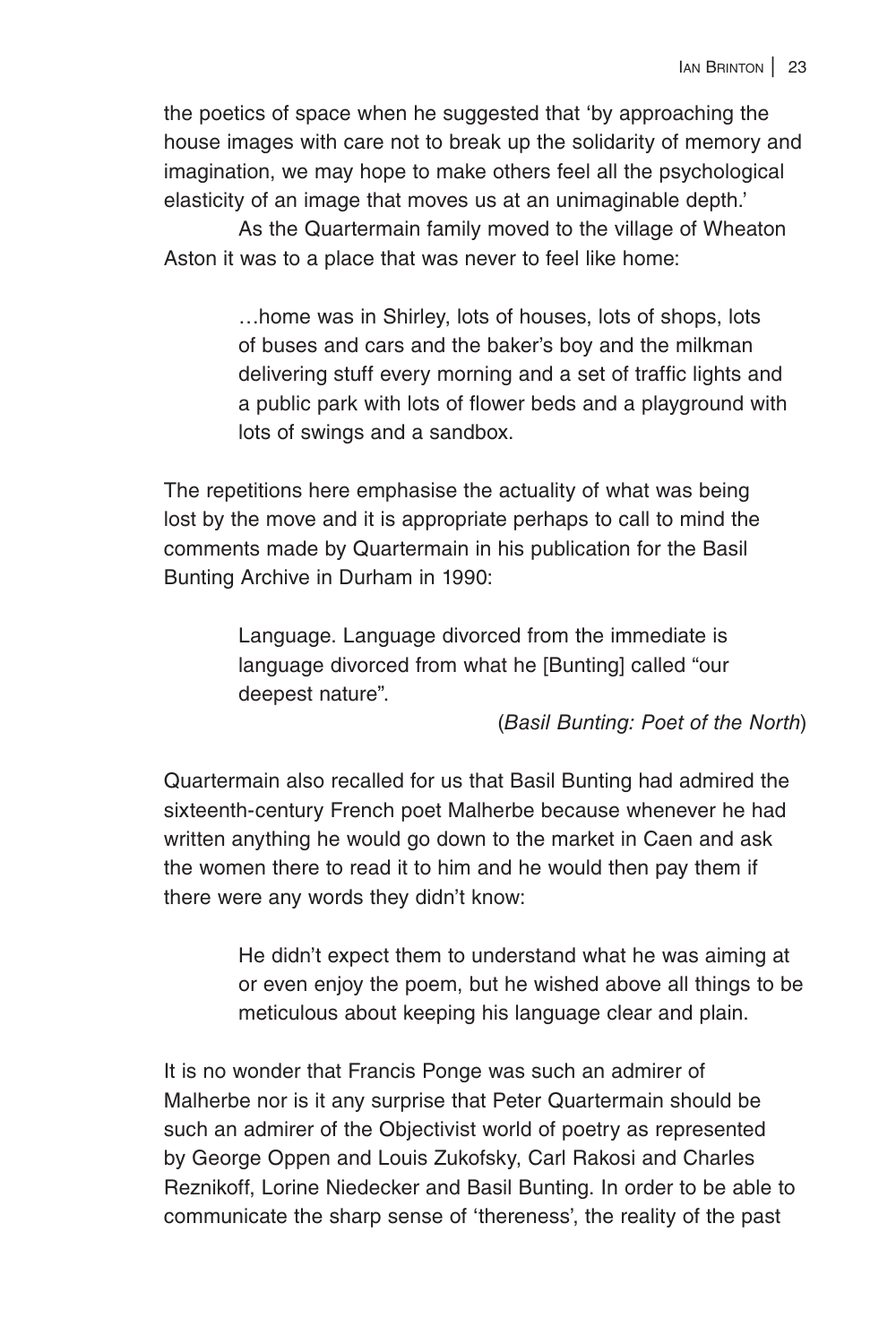brought to the immediacy of the present, you have to '*learn* to see things the way other people do.' Quartermain's prose presents us with that vivid reality of a past which still haunts a present and one is struck by the way in which an opening, *une ouverture* as Philippe Jaccottet would have put it, reveals a world that seems immediately alive:

> You'd open the cowshed door, pushing through bits of heavy sacking to keep the light from shining out, they smelled of jute and grain and seed, and you'd suddenly be in a different world, the smell of cows, the steady rhythm of milk hissing tinnily into pails, the note shifting as the milk rose higher, straw on the floor and a cow pissing into the gutter behind it, black ropy spiderwebs up in the rafters…

In addition to the wealth of family memories brought to life in this autobiography there are whole sections which deal with the nature of schooling and the strange world of the boarding community with its own rules and pathways that have to be followed. One is often reminded of Dickens's Dotheboys Hall as the Headmaster 'called us all in to The Big Room' to shout at us that "The forecourt is out-of-bounds! When you come into this building you use the back or the side door":

> Nobody had ever spoken to me like that before, he was the most terrifying man I'd ever met…

The world of the 1940s boarding-school in a rural British setting is brought to life in such a way that you can *feel* the emptiness of the School on a Sunday 'so palpable you could almost touch it, the silence so strong you could *hear* it':

> Matron nowhere to be found, the Housemaster nowhere to be found, the kitchen closed down, tables and counters clean, all the dishes on their shelves, the clock quietly ticking, everything in its proper place, no one round the bike sheds, all of us left to fend for ourselves…

However, there is another side to schooling and it is both sharp